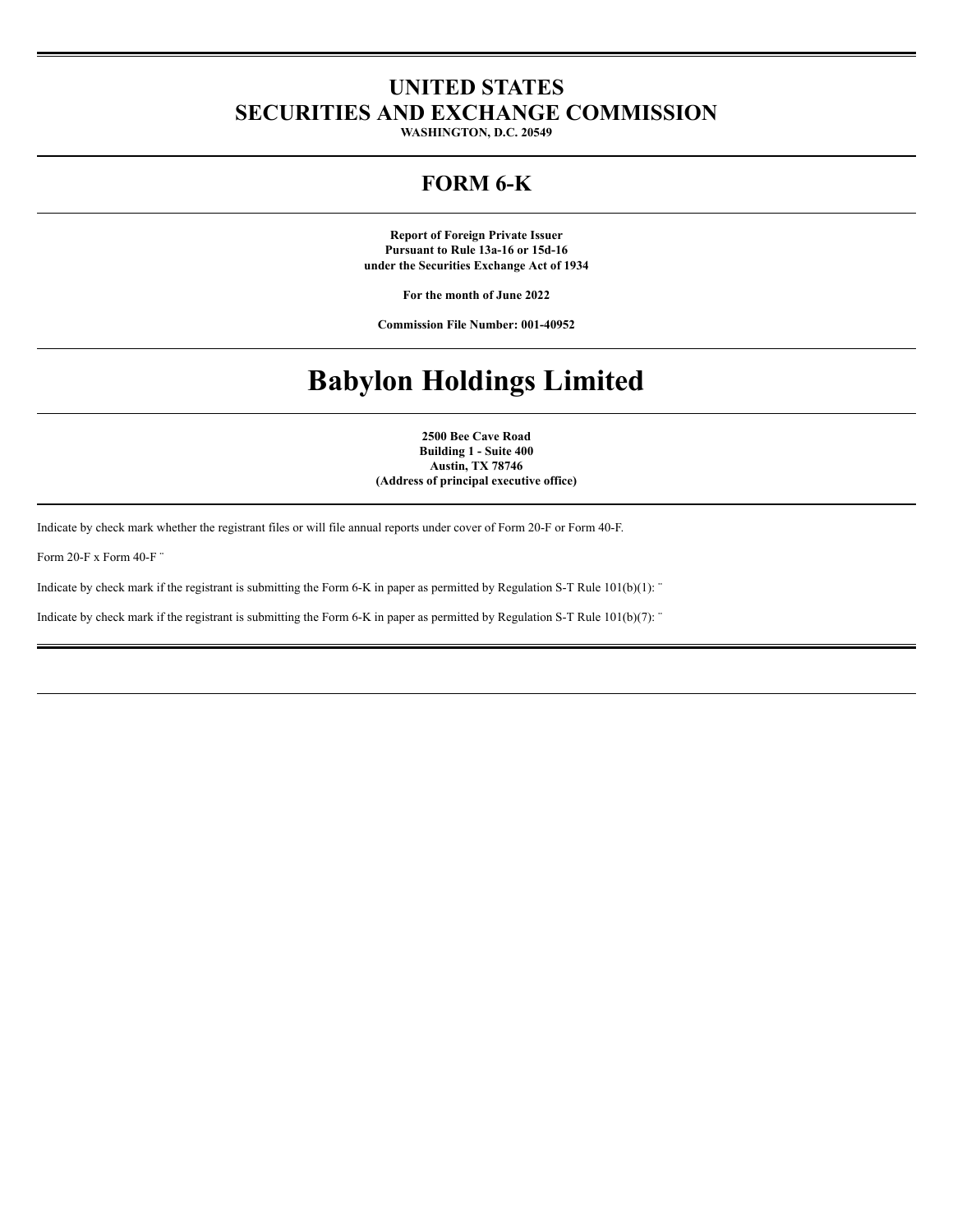# **INFORMATION CONTAINED IN THIS REPORT ON FORM 6-K**

On June 23, 2022, Babylon Holdings Limited, a company incorporated in Jersey under registration number 115471 (the "Company"), issued a press release announcing the closing of its previously announced exchange offer (the "Offer") and consent solicitation (the "Consent Solicitation") relating to its outstanding (i) public warrants to purchase Class A ordinary shares of the Company, par value \$0.0000422573245084686 per share (the "Class A ordinary shares"), which trade on the New York Stock Exchange under the symbol "BBLN.W" (the "public warrants") and (ii) related private placement warrants to purchase Class A ordinary shares (the "private placement warrants" and, together with the public warrants, the "warrants") to receive 0.295 Class A ordinary shares in exchange for each outstanding warrant tendered by the holder and exchanged pursuant to the Offer. The Company also announced that it intends to exchange all remaining untendered warrants for Class A ordinary shares in accordance with the terms of the warrant agreement, as amended by the warrant amendment dated June 23, 2022 (the "Warrant Amendment"), by and between the Company and Computershare Trust Company, N.A. (the "the Warrant Agent"), which governs the warrants (the "Warrant Agreement").

The Warrant Amendment amends the Warrant Agreement to provide the Company with the right to mandatorily exchange the Company's remaining outstanding warrants for Class A ordinary shares at an exchange ratio of 0.2655 Class A ordinary shares for each warrant, which is a ratio 10% less than the exchange ratio applicable to the Offer. Pursuant to the Warrant Amendment, the Company has the right to require the exchange of not less than all of the warrants at any time while such warrants are exercisable and prior to their expiration, at the office of the Warrant Agent, upon notice to the registered holders of the outstanding warrants at least fifteen days prior to the date of exchange fixed by the Company.

The Company will exercise its right to exchange all remaining outstanding warrants for Class A ordinary shares in accordance with the terms of the Warrant Amendment, and has fixed July 8, 2022 as the exchange date.

The foregoing description of the Warrant Amendment is qualified in its entirety by reference to the Warrant Amendment, which is filed as Exhibit 10.1 to this Current Report on Form 6-K and is incorporated by reference herein.

The Offer and Consent Solicitation expired at Midnight (end of day), Eastern Standard Time on June 17, 2022. The Company has been advised that a total of (i) 7,454,558 public warrants, or approximately 86.4% of the outstanding public warrants and (ii) 5,933,333 private placement warrants, or 100% of the 5,933,333 outstanding private placement warrants were validly tendered and not validly withdrawn in the Offer and Consent Solicitation, and therefore such warrants consented to the Warrant Amendment. Because consents were received from holders of more than 50% of the Company's outstanding public warrants and more than 50% of the outstanding private placement warrants, the Warrant Amendment was approved.

A copy of the press release announcing the settlement of the Offer and the Company's exercise of its rights to exercise the untendered warrants is attached as Exhibit 99.1 and is incorporated by reference herein.

The following exhibits are being filed herewith:

| <b>Exhibit</b> | <b>Description</b>                                                                                                                 |
|----------------|------------------------------------------------------------------------------------------------------------------------------------|
| No.            |                                                                                                                                    |
|                | <u>Amendment No. 1 to Warrant Agreement, dated June 23, 2022, by and between the Company and Computershare Trust Company, N.A.</u> |
| 99.1           | Press Release, dated June 23, 2022                                                                                                 |
|                |                                                                                                                                    |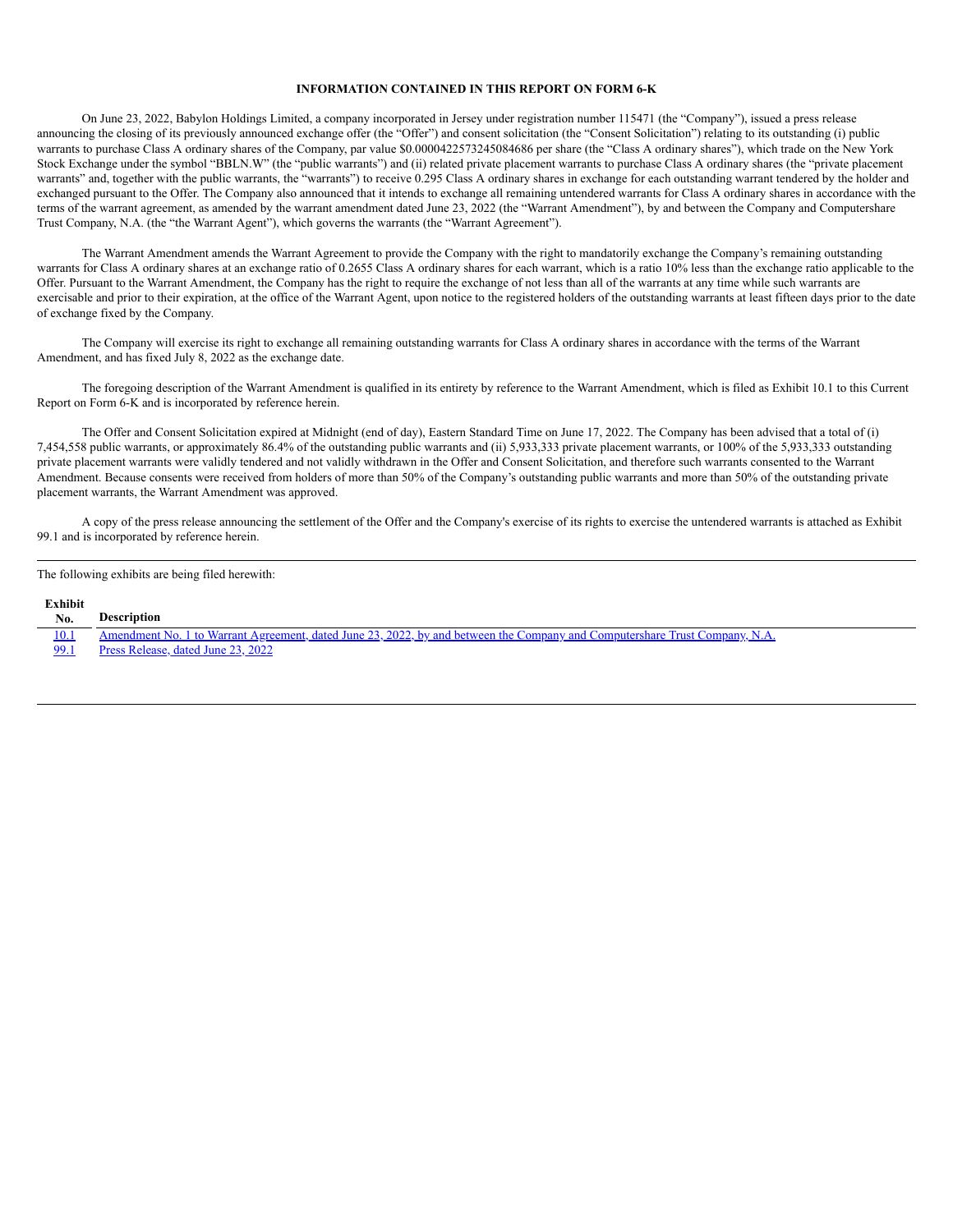# **SIGNATURES**

Pursuant to the requirements of the Securities Exchange Act of 1934, as amended, the registrant has duly caused this report to be signed on its behalf by the undersigned hereunto duly authorized.

# **BABYLON HOLDINGS LIMITED**

Date: June 23, 2022 By: /s/ Charles Steel

Name: Charles Steel Title: Chief Financial Officer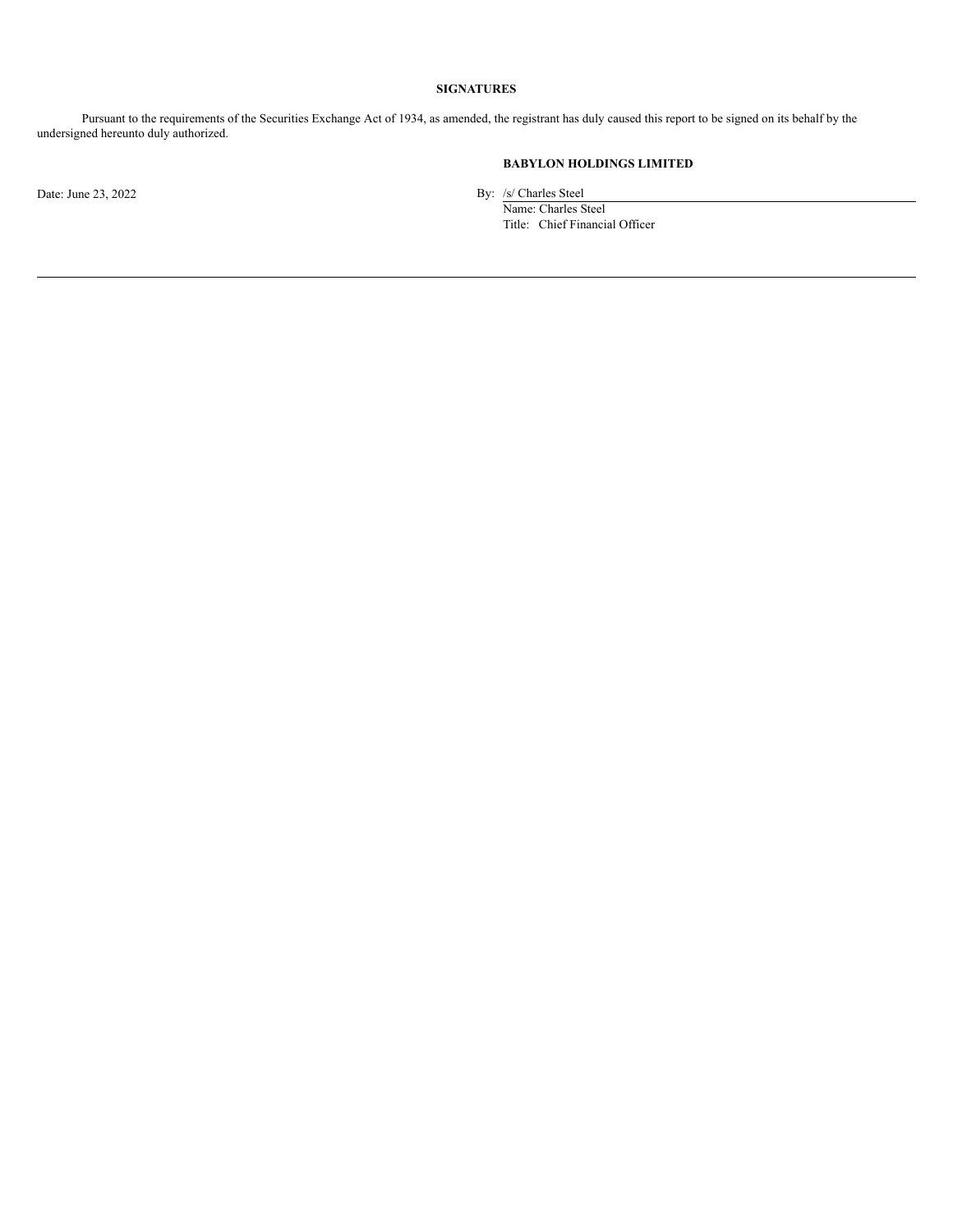#### **AMENDMENT NO. 1 TO WARRANT AGREEMENT**

This Amendment (this "*Amendment*") is made as of June 23, 2022, by and between Babylon Holdings Limited, a company incorporated in Jersey under registration number 115471 (the "*Company*"), Computershare Inc., a Delaware corporation and its affiliate, Computershare Trust Company, N.A., a federally chartered trust company, collectively, as warrant agent (the "*Warrant Agent*"), and constitutes an amendment to that certain Warrant Agreement, dated as of February 4, 2021, between Alkuri Global Acquisition Corp. ("*Alkuri*") and Continental Stock Transfer & Trust Company, a New York corporation, as warrant agent, ("*Continental*"), as amended by the Warrant Assumption and Amendment Agreement, dated as of October 21, 2021, among the Company, Alkuri and the Warrant Agent (the "*Existing Warrant Agreement*"). Capitalized terms used but not otherwise defined in this Amendment shall have the meanings given to such terms in the Existing Warrant Agreement.

WHEREAS, on October 21, 2021, the Company completed its business combination with Alkuri (the "*Business Combination*"),

WHEREAS, in accordance with Section 4.5 of the Existing Warrant Agreement, upon effectiveness of the Business Combination, the Registered Holders of the Warrants thereafter had the right to purchase and receive, upon the basis and upon the terms and conditions specified in the Warrants and in lieu of shares of the common stock of Alkuri immediately theretofore purchasable and receivable upon the exercise of the rights represented thereby, an Alternative Issuance (as defined in the Existing Warrant Agreement) in Class A ordinary shares, par value \$0.0000422573245084686 per share, of the Company (the "*Class A ordinary shares*");

WHEREAS, Section 9.8 of the Existing Warrant Agreement provides that the Company and the Warrant Agent may amend, subject to certain conditions provided therein, the Existing Warrant Agreement with the vote or written consent of Registered Holders of at least 50% of the number of the then outstanding Public Warrants and, solely with respect to any amendment to the terms of the Private Placement Warrants or any provision of the Existing Agreement with respect to the Private Placement Warrants, the vote or written consent of 50% of the number of the then outstanding Private Placement Warrants;

WHEREAS, the Company desires to amend the Existing Warrant Agreement to provide the Company with the right to require the Registered Holders of the Warrants to exchange all of the outstanding Warrants for Class A ordinary shares, on the terms and subject to the conditions set forth herein; and

WHEREAS, in the exchange offer and consent solicitation undertaken by the Company pursuant to the Registration Statement on Form F-4 filed with the U.S. Securities and Exchange Commission, the Registered Holders of more than 50% of the number of the then outstanding Public Warrants and more than 50% of the Private Placement Warrants have consented to and approved this Amendment.

NOW, THEREFORE, in consideration of the mutual agreements contained herein and other good and valuable consideration, the receipt and sufficiency of which are hereby acknowledged, and intending to be legally bound hereby, the parties hereto agree to amend the Existing Warrant Agreement as set forth herein.

- 1. Amendment of Existing Warrant Agreement. The Existing Warrant Agreement is hereby amended by adding:
	- (a) the new Section 6A thereto:
	- "6A Mandatory Exchange.

6A. 1 Company Election to Exchange. Notwithstanding any other provision in this Agreement to the contrary, all (and not less than all) of the outstanding Warrants may be exchanged, at the option of the Company, at any time while they are exercisable and prior to their expiration, at the office of the Warrant Agent, upon notice to the Registered Holders of the then outstanding Warrants, as described in Section 6A.2 below, for Class A ordinary shares (or any Alternative Issuance pursuant to Section 4.5), at the exchange rate of 0.2655 Class A ordinary shares (or any Alternative Issuance pursuant to Section 4.5 for each Warrant held by the Registered Holder thereof (the "Consideration") (subject to equitable adjustment by the Company in the event of any stock splits, stock dividends, recapitalizations or similar transaction with respect to the Class A ordinary shares). In lieu of issuing fractional shares, any Registered Holder of Warrants who would otherwise have been entitled to receive fractional shares as Consideration will, after aggregating all such fractional shares of such Registered Holder, receive one additional whole Class A ordinary share in lieu of such fractional shares.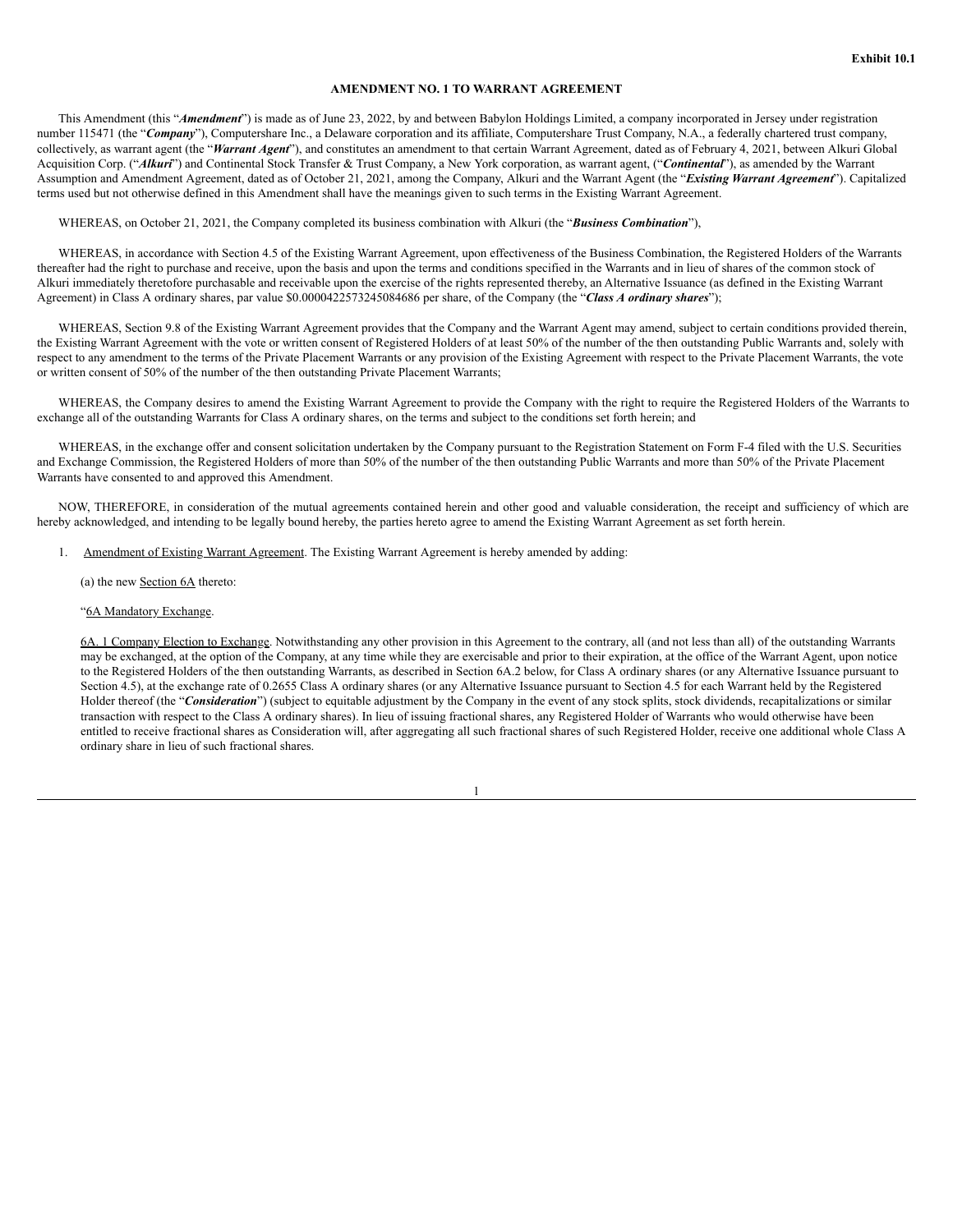6A.2 Date Fixed for, and Notice of, Exchange. In the event that the Company elects to exchange all of the Warrants, the Company shall fix a date for the exchange (the "*Exchange Date*"). Notice of exchange shall be mailed by first class mail, postage prepaid, by the Company not less than fifteen (15) days prior to the Exchange Date to the Registered Holders at their last addresses as they shall appear on the registration books. Any notice mailed in the manner herein provided shall be conclusively presumed to have been duly given whether or not the Registered Holder received such notice. The Company will make a public announcement of its election following the mailing of such notice.

6A.3 Exercise After Notice of Exchange. The Warrants may be exercised, for cash at any time after notice of exchange shall have been given by the Company pursuant to Section 6A. 2 hereof and prior to the Exchange Date. On and after the Exchange Date, the Registered Holder of the Warrants shall have no further rights except to receive, upon surrender of the Warrants, the Consideration."

#### Miscellaneous Provisions.

2.1 Severability. This Amendment shall be deemed severable, and the invalidity or unenforceability of any term or provision hereof shall not affect the validity or enforceability of this Amendment or of any other term or provision hereof. Furthermore, in lieu of any such invalid or unenforceable term or provision, the parties hereto intend that there shall be added as a part of this Amendment a provision as similar in terms to such invalid or unenforceable provision as may be possible and be valid and enforceable.

2.2 Applicable Law. The validity, interpretation, and performance of this Amendment and of the Warrants shall be governed in all respects by the laws of the State of New York, without giving effect to conflicts of law principles that would result in the application of the substantive laws of another jurisdiction. The Company hereby agrees that any action, proceeding or claim against it arising out of or relating in any way to this Amendment shall be brought and enforced in the courts of the State of New York or the United States District Court for the Southern District of New York, and irrevocably submits to such jurisdiction, which jurisdiction shall be exclusive forum for such action, proceeding or claim. The Company hereby waives any objection to such exclusive jurisdiction and that such courts represent an inconvenient forum. Notwithstanding the foregoing, the provisions of this paragraph will not apply to suits brought to enforce any liability or duty created by the Securities Exchange Act of 1934, as amended, or any other claim for which the federal district courts of the United States of America are the sole and exclusive forum.

2.3 Counterparts. This Amendment may be executed in any number of counterparts (which may include counterparts delivered by any standard form of telecommunication) and each of such counterparts shall for all purposes be deemed to be an original, and all such counterparts shall together constitute but one and the same instrument. The words "execution," "signed," "signature," and words of like import in this Amendment or in any other certificate, agreement or document related to this Amendment, if any, shall include images of manually executed signatures transmitted by facsimile or other electronic format (including, without limitation, "pdf," "tif" or "jpg") and other electronic signatures (including, without limitation, DocuSign and AdobeSign). The use of electronic signatures and electronic records (including, without limitation, any contract or other record created, generated, sent, communicated, received, or stored by electronic means) shall be of the same legal effect, validity and enforceability as a manually executed signature or use of a paper-based record-keeping system to the fullest extent permitted by applicable law, including the Federal Electronic Signatures in Global and National Commerce Act, the New York State Electronic Signatures and Records Act and any other applicable law, including, without limitation, any state law based on the Uniform Electronic Transactions Act or the Uniform Commercial Code.

2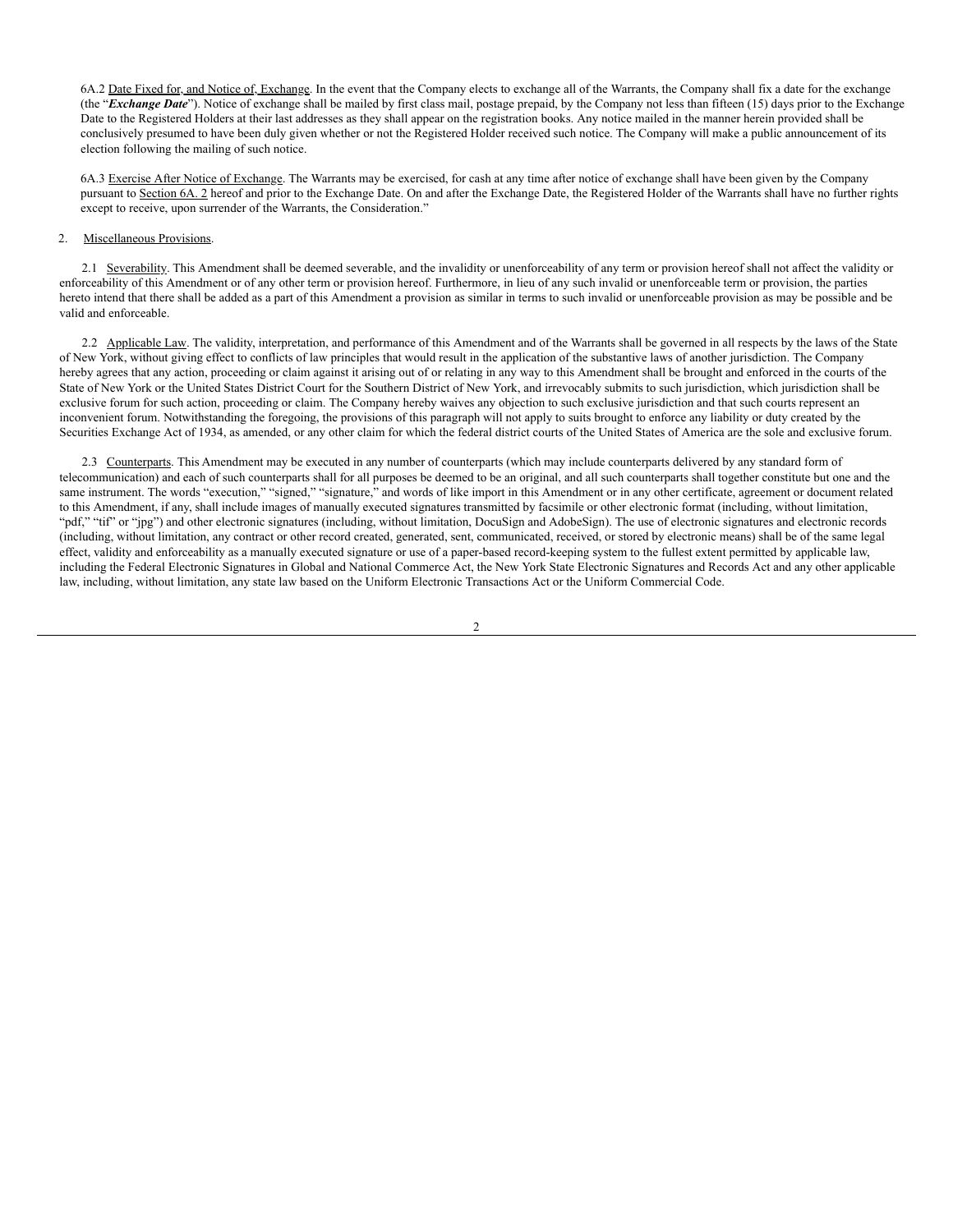2.4 Effect of Headings. The section headings herein are for convenience only and are not part of this Amendment and shall not affect the interpretation thereof.

2.5 Entire Agreement. The Existing Warrant Agreement, as modified by this Amendment, constitutes the entire understanding of the parties and supersedes all prior agreements, understandings, arrangements, promises and commitments, whether written or oral, express or implied, relating to the subject matter hereof, and all such prior agreements, understandings, arrangements, promises and commitments are hereby canceled and terminated.

[*Signature Pages Follow*]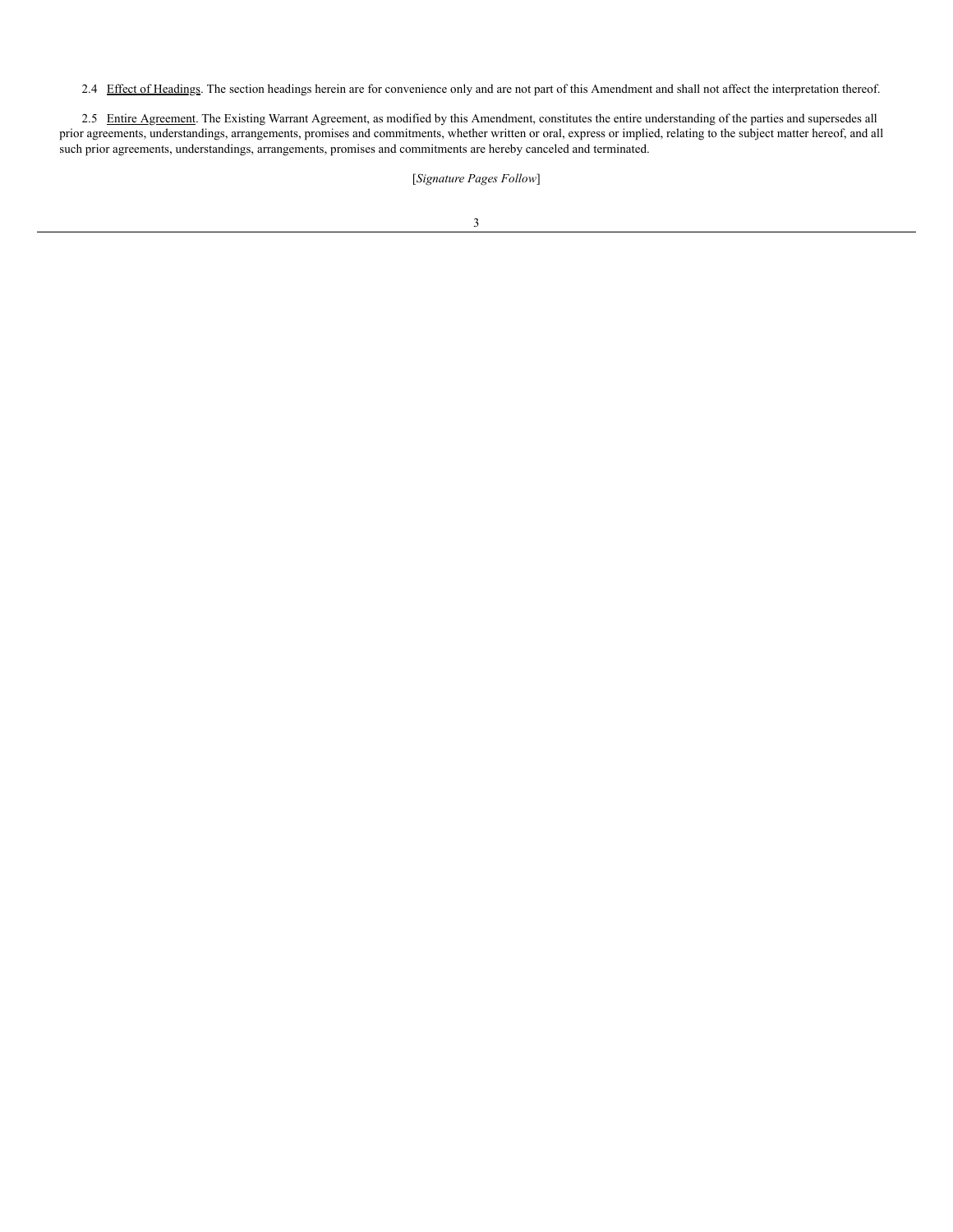IN WITNESS WHEREOF, each of the parties has caused this Amendment to be duly executed as of the date first above written.

## **BABYLON HOLDINGS LIMITED**

By: /s/ Charles Steel Name: Charles Steel Title: Chief Financial Officer

## **COMPUTERSHARE INC. COMPUTERSHARE TRUST COMPANY, N.A.**, as Warrant Agent

By: /s/ Collin Ekeogu Name: Collin Ekeogu

Title: Manager, Corporate Actions

[*Signature Page to Warrant Amendment*]

4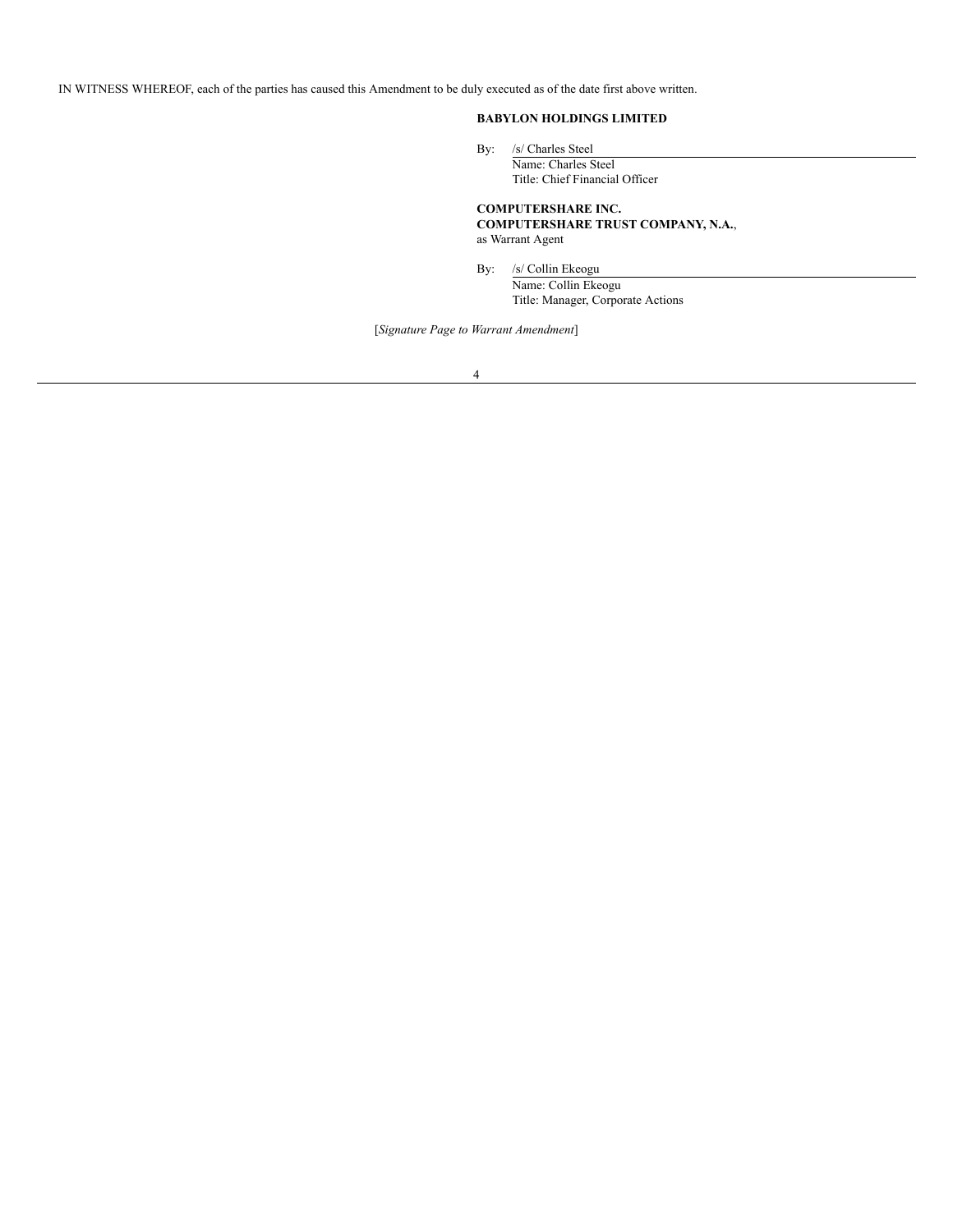

#### Babylon Holdings Limited Announces Completion of Exchange Offer and Consent Solicitation and Notice to Exercise Right to Exchange Remaining Outstanding **Warrants**

Austin, Texas & LONDON, UK – June 23, 2022 -- (BUSINESS WIRE) -- Babylon Holdings Limited (NYSE: BBLN) ("Babylon" or the "Company") today announced the completion of its previously announced exchange offer (the "Exchange Offer") and consent solicitation (the "Consent Solicitation") relating to its outstanding (i) public warrants to purchase Class A ordinary shares of the Company, par value \$0.0000422573245084686 per share (the "Class A ordinary shares"), which warrants trade on the New York Stock Exchange the ("NYSE") under the symbol "BBLN.W" (the "public warrants") and (ii) related private placement warrants to purchase Class A ordinary shares (the "private placement warrants" and, together with the public warrants, the "warrants"). The Company issued 3,949,471 Class A ordinary shares in exchange for the warrants tendered in the Offer.

The Company also entered into the related amendment to the warrant agreement governing the warrants (the "Warrant Amendment") and announced that it will exercise its right, in accordance with the terms of the Warrant Amendment, to exchange all remaining untendered warrants at an exchange ratio of 0.2655 Class A ordinary shares for each warrant. The Company will fix the date for such exchange as July 8, 2022.

As a result of the completion of the Exchange Offer and the upcoming exchange for the remaining untendered warrants, no warrants will remain outstanding. Accordingly, the public warrants have been suspended from trading on the NYSE and will be delisted. The Class A ordinary shares will continue to be listed and trade on the NYSE under the symbol BBLN.

The Company engaged BofA Securities, Inc. as the Dealer Manager for the Offer and Consent Solicitation. D.F. King & Co., Inc. served as the Information Agent for the Offer and Consent Solicitation, and Computershare Trust Company, N.A. served as the Exchange Agent.

This press release is for informational purposes only and does not constitute an offer to sell, or a solicitation of an offer to buy, the securities described herein, and is also not a solicitation of the related consents. The Exchange Offer and Consent Solicitation were made only pursuant to the terms and conditions of the Prospectus/Offer to Exchange and related letter of transmittal and consent.

```
# # #
```
#### **About Babylon**

Babylon is one of the world's fastest growing digital healthcare companies whose mission is to make high-quality healthcare accessible and affordable for every person on Earth.

Babylon is re-engineering how people engage with their care at every step of the healthcare continuum. By flipping the model from reactive sick care to proactive healthcare through the devices people already own, it offers millions of people globally ongoing, always-on care. Babylon has already shown that in environments as diverse as the developed UK or developing Rwanda, urban New York or rural Missouri, for people of all ages, it is possible to achieve its mission by leveraging its highly scalable, digitalfirst platform combined with high quality, virtual clinical operations to provide integrated, personalized healthcare.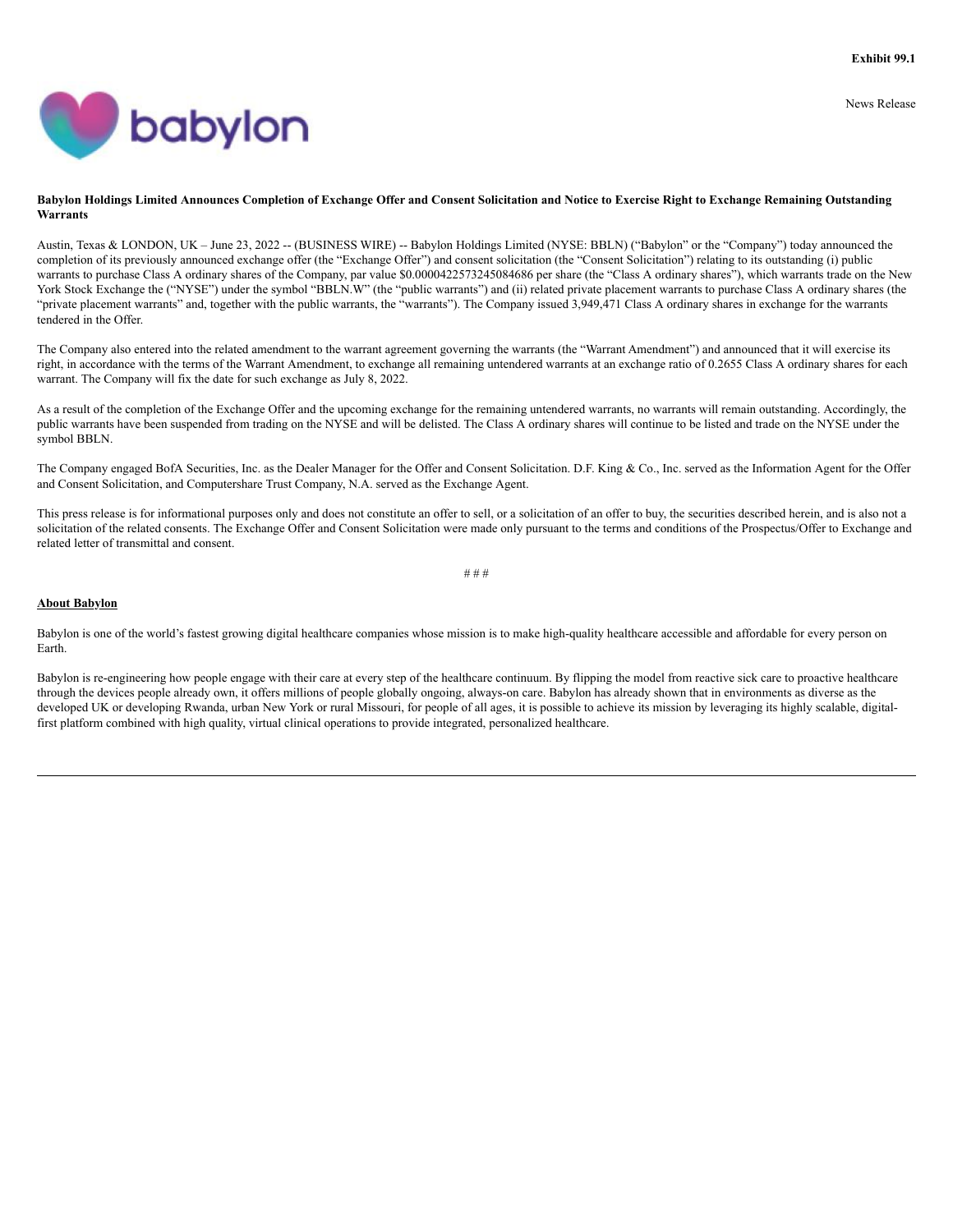Founded in 2013, Babylon's technology and clinical services is supporting a global patient network across 15 countries, and is capable of operating in 16 languages. And through a combination of its value-based care model, Babylon 360, and its work in primary care through NHS GP at Hand, Babylon managed over 440k lives globally from the start of 2022. In 2021 alone, Babylon helped a patient every 6 seconds, with approximately 5.2 million consultations and AI interactions. Importantly, this was achieved with a 93% user retention rate in our NHS GP at Hand service and 4 or 5 star ratings from more than 90% of our users across all of our geographies.

Babylon is also working with governments, health providers, employers and insurers across the globe in order to provide them with a new infrastructure that any partner can use to deliver high-quality healthcare with lower costs and better outcomes. For more information, please visit www.babylonhealth.com.

#### **Forward-Looking Statements**

This press release contains "forward-looking statements" as defined in the Private Securities Litigation Reform Act of 1995. Forward-looking statements generally relate to future events or our future financial or operating performance. When used in this press release, the words "estimates," "projected," "expects," "anticipates," "forecasts," "plans," "intends," "believes," "seeks," "may," "will," "should," "future," "propose" and variations of these words or similar expressions (or the negative versions of such words or expressions) are intended to identify forward-looking statements. These forward-looking statements include, without limitation, information concerning Babylon's possible or assumed future results of operations, business strategies, debt levels, competitive position, industry environment and potential growth opportunities.

These forward-looking statements are not guarantees of future performance, conditions, or results, and involve a number of known and unknown risks, uncertainties, assumptions and other important factors, many of which are outside of Babylon's management's control, that could cause actual results to differ materially from the results discussed in the forward-looking statements. These risks, uncertainties, assumptions and other important factors include, but are not limited to our future financial and operating results and that we may require additional financing; uncertainties related to our ability to continue as a going concern; the growth of our business and organization; our failure to compete successfully; our ability to renew contracts with existing customers, and risks of contract renewals at lower fee levels, or significant reductions in members, pricing or premiums under our contracts due to factors outside our control; our dependence on our relationships with physician-owned entities; our ability to maintain and expand a network of qualified providers; our ability to increase engagement of individual members or realize the member healthcare cost savings that we expect; a significant portion of our revenue comes from a limited number of customers; the uncertainty and potential inadequacy of our claims liability estimates for medical costs and expenses; risks associated with estimating the amount and timing of revenue recognized under our licensing agreements and value-based care agreements with health plans; risks associated with our physician partners' failure to accurately, timely and sufficiently document their services; risks associated with inaccurate or unsupportable information regarding risk adjustment scores of members in records and submissions to health plans; risks associated with reduction of reimbursement rates paid by third-party payers or federal or state healthcare programs; risks associated with regulatory proposals directed at containing or lowering the cost of healthcare, including the ACO REACH model; immaturity and volatility of the market for telemedicine and our unproven digital-first approach; our ability to develop and release new solutions and services; the impact of COVID-19 or any other pandemic, epidemic or outbreak of an infectious disease in the United States or worldwide on our business; and the other risks and uncertainties identified in Babylon's Annual Report on Form 20-F filed with the SEC on March 30, 2022, and in other documents filed or to be filed by Babylon with the SEC and available at the SEC's website at www.sec.gov.